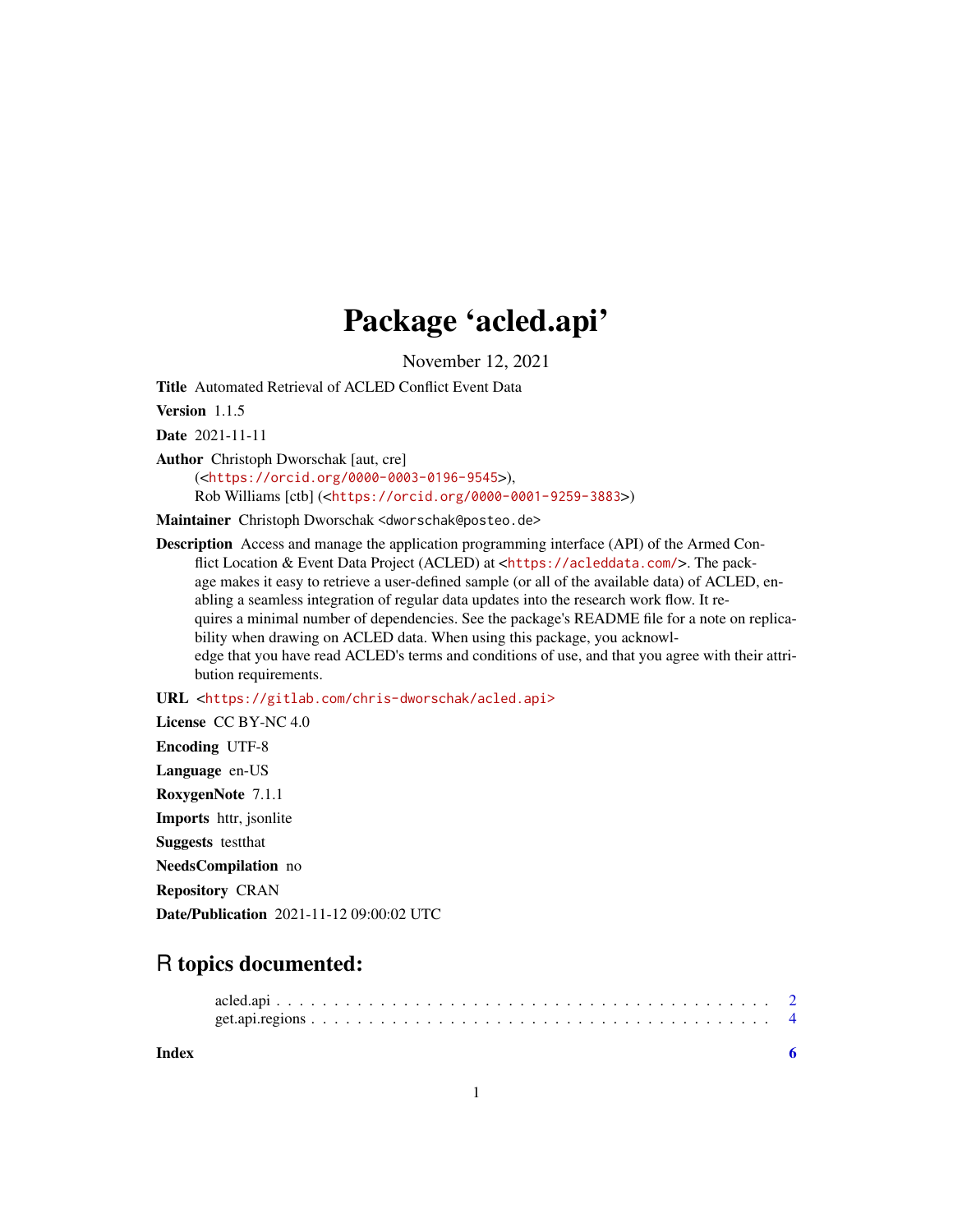#### Description

Access and manage the application programming interface (API) of the [Armed Conflict Location &](https://acleddata.com/) [Event Data Project \(ACLED\).](https://acleddata.com/) The function acled.api() makes it easy to retrieve a user-defined sample (or all of the available data) of ACLED, enabling a seamless integration of regular data updates into the research work flow. If the data are intended for replicable use (e.g., later publication of analysis results), the downloaded data should be stored locally after retrieval. See the package's README file for a note on replicability when using ACLED data.

When using this package, you acknowledge that you have read ACLED's terms and conditions of use, and that you agree with their attribution requirements.

#### Usage

```
acled.api(
  email.address = Sys.getenv("EMAIL_ADDRESS"),
  access.key = Sys.getenv("ACCESS_KEY"),
  country = NULL,
  region = NULL,
  start.date = NULL,
  end.date = NULL,
  add.variables = NULL,
  all.variables = FALSE,
  dyadic = FALSE,interaction = NULL,
  other.query = NULL
)
```
#### Arguments

| email.address | character string. Supply the email address that you registered with ACLED<br>access. The email address can also be set as an environment variable using<br>Sys.setenv(EMAIL_ADDRESS="your.email.address"), in which case this ar-<br>gument can be skipped. Usage examples below illustrate these two approaches. |
|---------------|-------------------------------------------------------------------------------------------------------------------------------------------------------------------------------------------------------------------------------------------------------------------------------------------------------------------|
| access.key    | character string. Supply your ACLED access key. The access key can also be set<br>as an environment variable using Sys. setenv(ACCESS_KEY="your.access.key"),<br>in which case this argument can be skipped. Usage examples below illustrate<br>these two approaches.                                             |
| country       | character vector. Supply one or more country names to narrow down which<br>events should be retrieved. See the details below for information on how the<br>arguments "country" and "region" interact.                                                                                                             |
| region        | numeric or character vector. Supply one or more region codes (numeric) or<br>region names (character) to narrow down which events should be retrieved (see                                                                                                                                                        |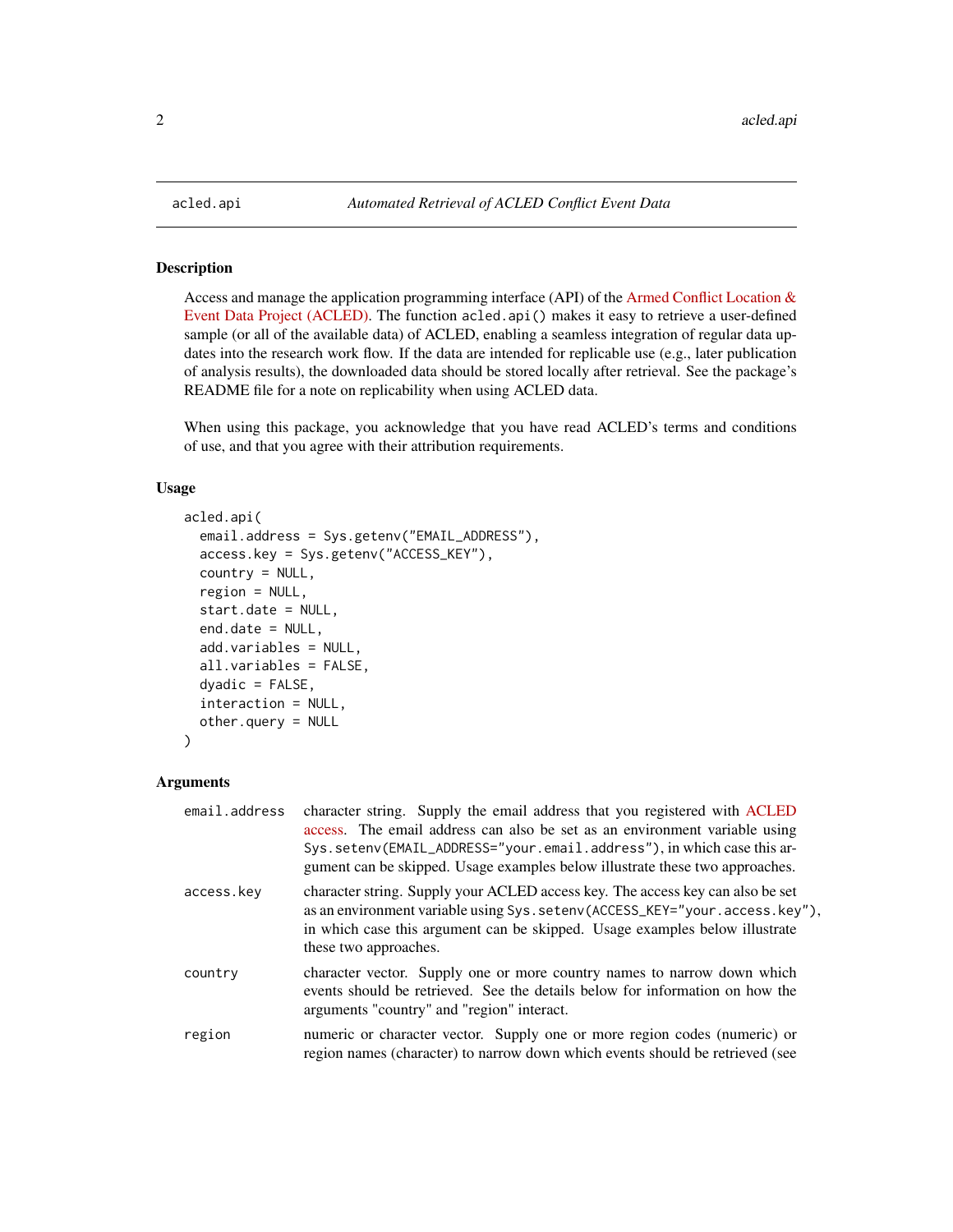#### acled.api 3

|               | ACLED's API user guide for details on region codes and names). See the details<br>below for information on how the arguments "country" and "region" interact.                                                                                                                                           |
|---------------|---------------------------------------------------------------------------------------------------------------------------------------------------------------------------------------------------------------------------------------------------------------------------------------------------------|
| start.date    | character string. Supply the earliest date to be retrieved. Format: "yyyy-mm-<br>dd".                                                                                                                                                                                                                   |
| end.date      | character string. Supply the last date to be retrieved. Format: "yyyy-mm-dd".                                                                                                                                                                                                                           |
| add.variables | character vector. Supply the names of ACLED variables you wish to add to the<br>default output (see ACLED's codebook for details). The default output includes:<br>region, country, year, event_date, source, admin1, admin2, admin3, location,<br>event_type, sub_event_type, interaction, fatalities. |
| all.variables | logical. When set to FALSE (default), a narrow default selection of variables<br>is returned (which can be refined using the argument add variables). If set to<br>TRUE, all variables are included in the output (overrides argument add.variables).                                                   |
| dyadic        | logical. When set to FALSE (default), monadic data is returned (one observation<br>per event). If set to TRUE, dyadic data is returned.                                                                                                                                                                 |
| interaction   | numeric vector. Supply one or more interaction codes to narrow down which<br>events should be retrieved (see ACLED's codebook for details.                                                                                                                                                              |
| other.query   | character vector. Allows users to add their own ACLED API queries to the GET<br>call. Vector elements are assumed to be individual queries, and are automatically<br>separated by an & sign.                                                                                                            |

#### Details

The function acled.api() is an R wrapper for the [Armed Conflict Location & Event Data Project](https://acleddata.com/) API. Internally it uses httr to access the API, and jsonlite to manage the JSON content that the call returns. The JSON data are converted into the base class data.frame. Variables are of class character by default. Variables which only contain numbers as recognized by the regular expression ^[0-9]+\$ are coerced into numeric before the data.frame object is returned.

The user's registered email address and ACLED access key can be supplied as strings directly to their respective arguments, or set in advance as environment variables using

Sys.setenv(EMAIL\_ADDRESS="your.email.address") and

Sys.setenv(ACCESS\_KEY="your.access.key").

If both the country argument and the region argument are NULL (default), all available countries are retrieved. The same applies to the time frame when both the start date and the end date are NULL (default). Note that the API cannot handle requests with only one of the dates specified (either none of them or both of them need to be supplied).

The ACLED API combines the country argument and the region argument with a logical AND operator. Therefore, specifying e.g. the country "Togo" and the region "Southern Africa" leads the API to query for a country named "Togo" in the region "Southern Africa". In this case, no data will be returned as no events match this query.

#### Value

A data frame containing ACLED events.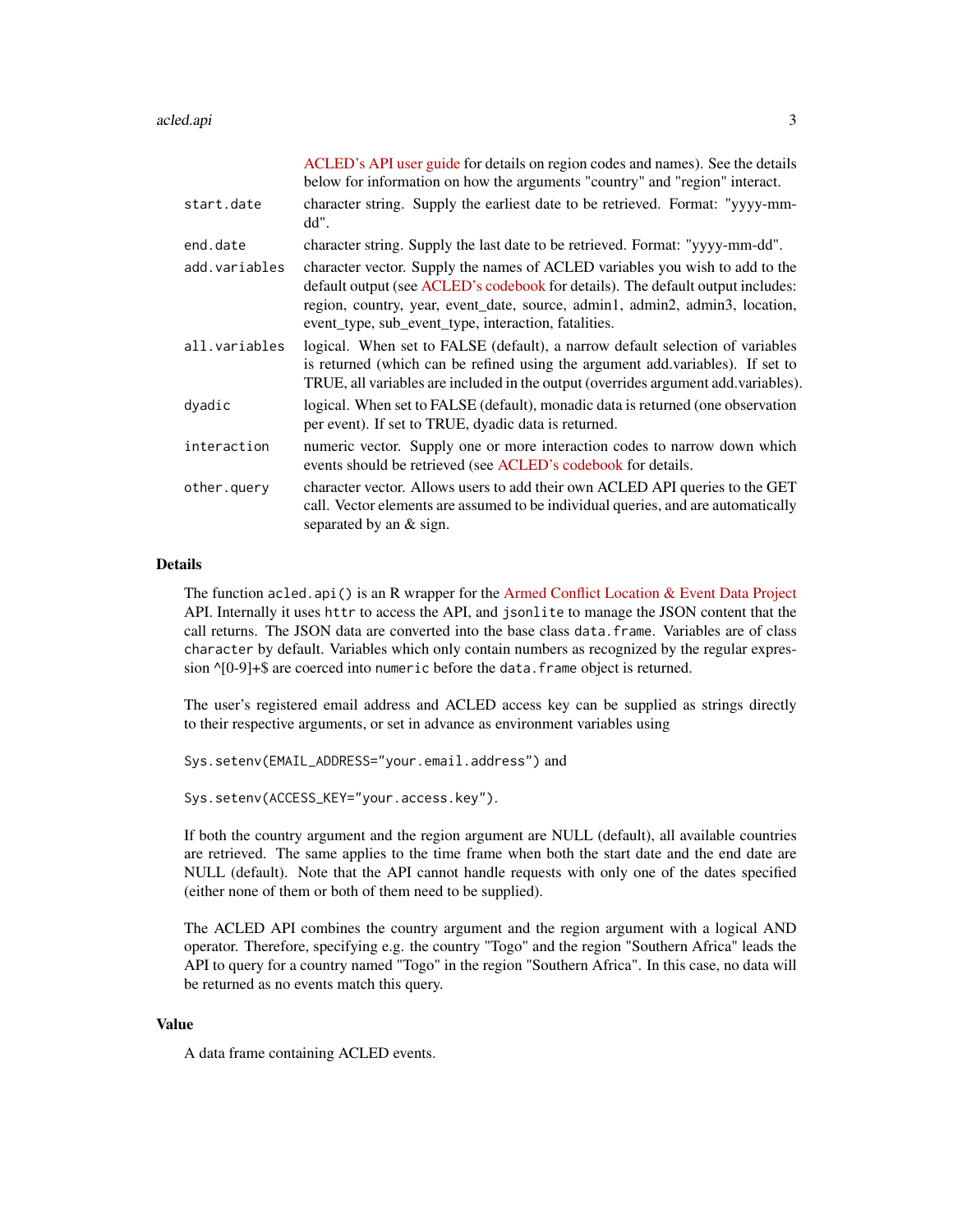#### <span id="page-3-0"></span>Author(s)

Christoph Dworschak Website: [https://chrisdworschak.com/](https://www.chrisdworschak.com/)

#### References

Armed Conflict Location & Event Data Project (ACLED); <https://acleddata.com/> Clionadh Raleigh, Andrew Linke, Havard Hegre and Joakim Karlsen. 2010. "Introducing ACLED-Armed Conflict Location and Event Data." *Journal of Peace Research* 47 (5): 651-660.

#### Examples

```
## Not run:
# Email and access key provided as strings:
my.data.frame1 <- acled.api(
 email.address = "your.email.address",
 access.key = "your.access.key",
  region = c(1,7),
  start.date = "2018-11-01",
  end.date = "2018-11-31")
head(my.data.frame1)
# Email and access key provided as environment variables:
my.data.frame2 <- acled.api(
  email.address = Sys.getenv("EMAIL_ADDRESS"),
  access.key = Sys.getenv("ACCESS_KEY"),
  region = c(1,7),
  start.date = "2020-01-01",
  end.date = "2020-11-31",
  interaction = c(10:18, 22:28),
  add.variables = c("geo_precision", "time_precision"))
sd(my.data.frame2$geo_precision)
```
## End(Not run)

get.api.regions *ACLED API region support function*

#### Description

List of region names and codes as they are supplied by the [ACLED API user guide.](https://acleddata.com/resources/general-guides/)

#### Usage

get.api.regions()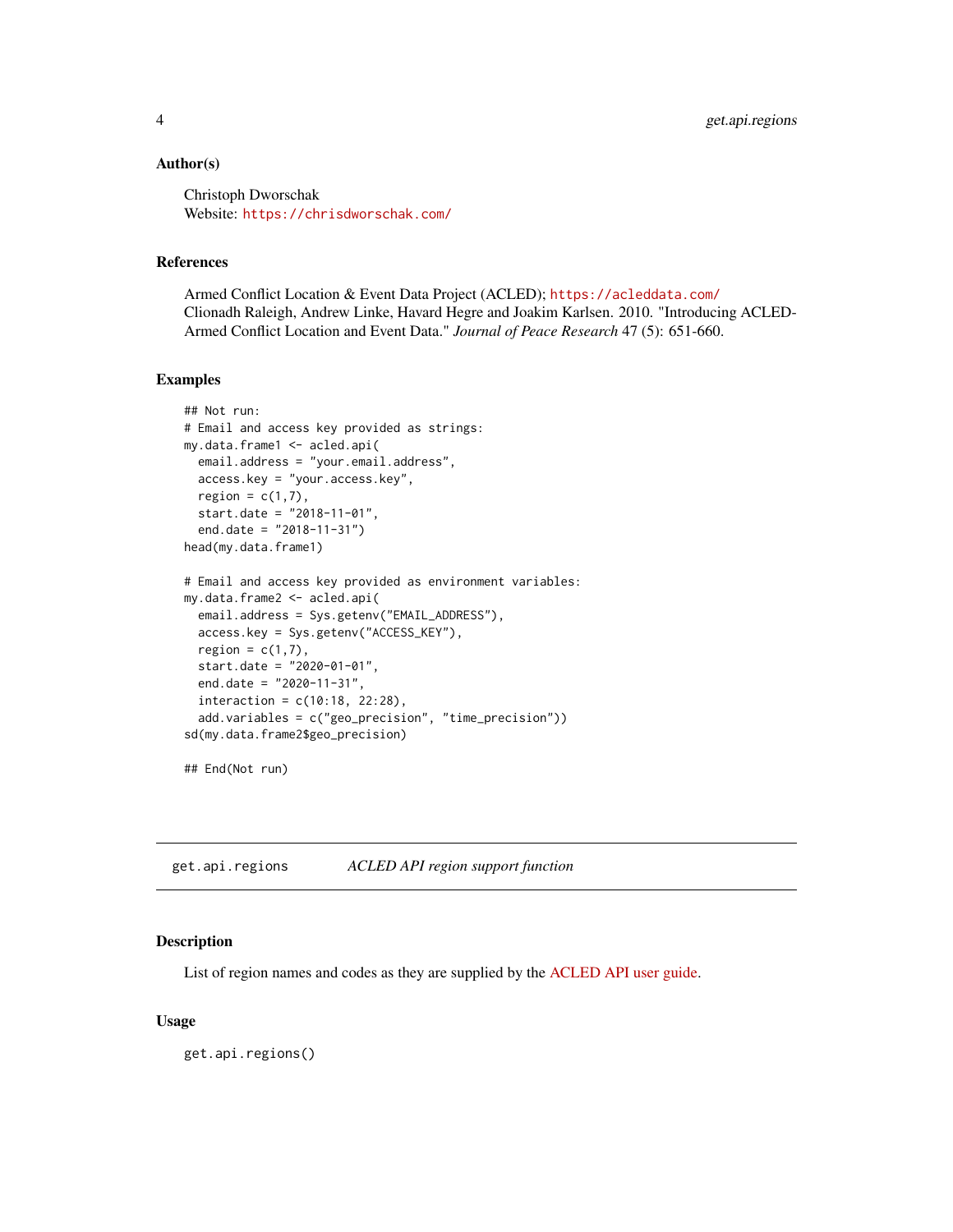#### get.api.regions 5

#### Details

This single-purpose support function does not take arguments. It is set up as a convenient way to return region names and region codes to be used in the acled.api() main function's region argument.

#### Value

A list of length 2.

- 1. A data frame object containing ACLED region names and codes.
- 2. A string with version information.

#### Author(s)

Christoph Dworschak Website: [https://chrisdworschak.com/](https://www.chrisdworschak.com/)

#### References

Armed Conflict Location & Event Data Project (ACLED) [API user guide](https://acleddata.com/resources/general-guides/) Clionadh Raleigh, Andrew Linke, Havard Hegre and Joakim Karlsen. 2010. "Introducing ACLED-Armed Conflict Location and Event Data." *Journal of Peace Research* 47 (5): 651-660.